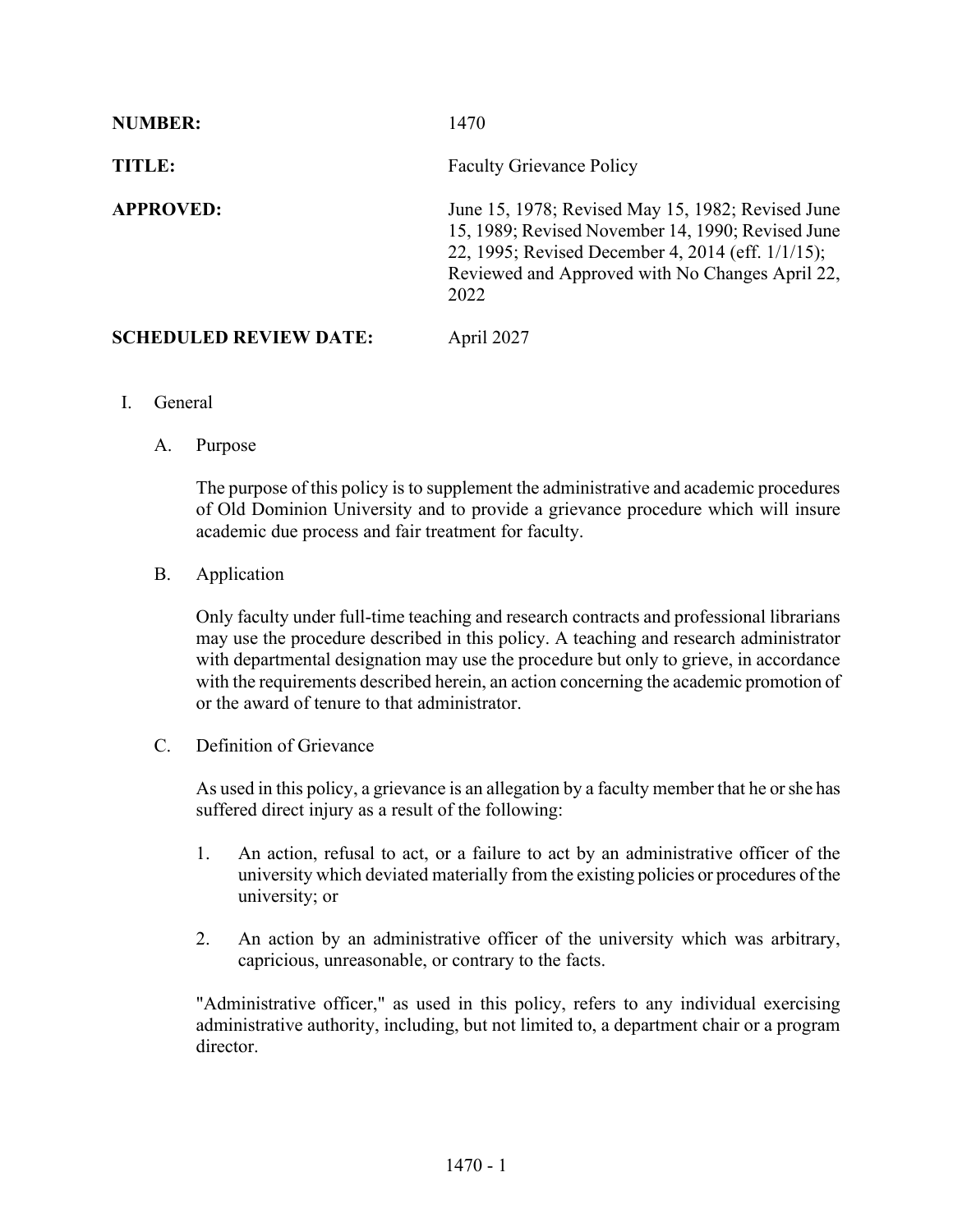## D. Remedies

- 1. Except as otherwise provided herein, a faculty member who chooses to grieve under this policy may seek any remedy appropriate to the grievance which the university has the authority to provide.
- 2. The remedy available to a faculty member who chooses to grieve a personnel action, i.e., a nonreappointment, promotion, evaluation, salary increment, a decision not to award tenure, or appointment to emeritus status, is the initiation of a proper reconsideration of that decision through the applicable procedures of the university.
- E. Limitations Upon the Application of the Grievance Policy
	- 1. Except as provided in I.E.3 herein, a faculty member must exhaust existing administrative or academic procedures for review of an action about which the faculty member chooses to grieve prior to filing a grievance under this policy.
	- 2. An action concerning the imposition of a sanction upon a faculty member or the dismissal of faculty from employment member due to a financial exigency, etc. must be reviewed in accordance with the applicable policies for review of such an action and may not be reviewed under this Grievance Policy unless the applicable policies so provide.
	- 3. An action concerning the promotion of a faculty member or the award of tenure to a faculty member must be grieved by that faculty member after action by the provost and vice president for academic affairs but before the faculty member's request for review by the president.
	- 4. An action concerning the promotion of a faculty member, the nonreappointment of a faculty member, or the award of tenure to a faculty member only may be grieved by that faculty member upon the ground that there was a material deviation from the applicable procedures of the university during the process leading to the action.
- F. Maintenance of Records
	- 1. The complaint and all records developed during the investigation of the complaint shall be considered confidential and shall not be released except as required by law or by the provisions of this policy.
	- 2. The complaint and all records developed during the investigation of the complaint shall be retained in the University Counsel's Office for a period of three years after the date of the final determination. Records developed as a result of the grievance will be filed separate from the faculty member's official personnel file. Thereafter the records shall be destroyed unless state or federal action is pending.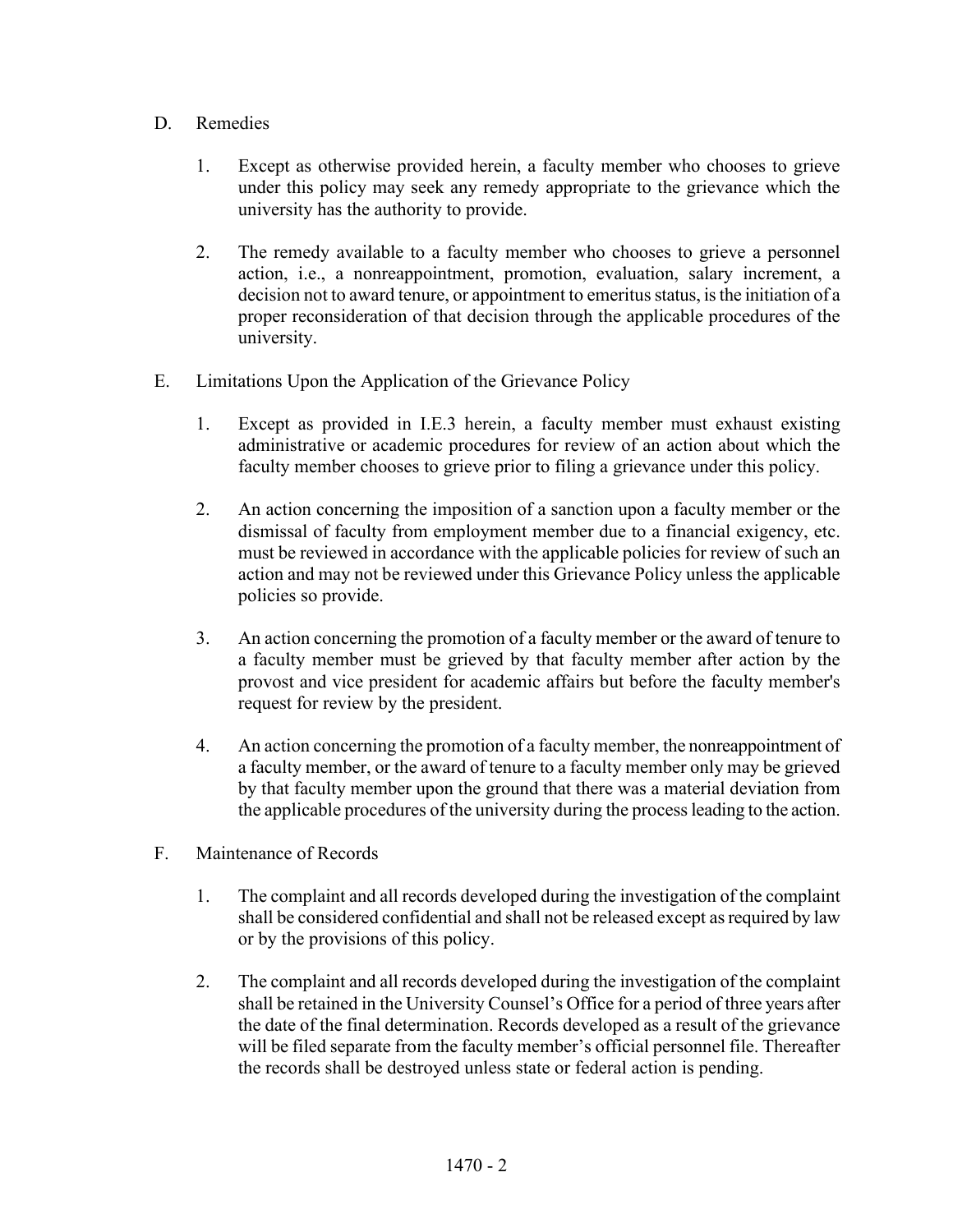- II. Informal Resolution of a Grievance
	- A. A faculty member who chooses to grieve under this policy should first discuss the matter with the administrative officer whose action or failure to act is the basis for the grievance.
	- B. If the discussion does not produce a resolution, the faculty member may request mediation provided by the Faculty Mediation program through the Faculty Senate Office.
	- C. If, as a result of the faculty member's discussion with the administrative officer, the matter is not resolved to the faculty member's satisfaction, the faculty member shall discuss the matter with the immediate supervisor of the administrative officer whose action is the basis of the grievance. The faculty member shall not discuss the matter with the immediate supervisor of the administrative officer if the immediate supervisor is the president.
	- D. If, as a result of these discussions and/or mediation, the matter is not resolved to the faculty member's satisfaction, the faculty member may proceed to formal resolution of the grievance.
- III. Formal Resolution of a Grievance
	- A. Written Statement of Grievance
		- 1. A faculty member shall initiate formal resolution of a grievance by filing a written statement of grievance with the chair of the Faculty Grievance Committee.
		- 2. The written statement filed electronically by the faculty member shall contain, as a minimum, the following:
			- a. a description of the action, refusal or failure to act by the administrator that the faculty member is grieving;
			- b. the grounds upon which the faculty member is grieving the action, including an identification of the applicable policy or procedures, if any;
			- c. a description of the events leading to the action, refusal or failure to act the faculty member is grieving;
			- d. a statement of the injury suffered by the faculty member and the date thereof; and
			- e. a statement of the remedy sought by the faculty member.
		- 3. The written statement should be no longer than 1,000 words.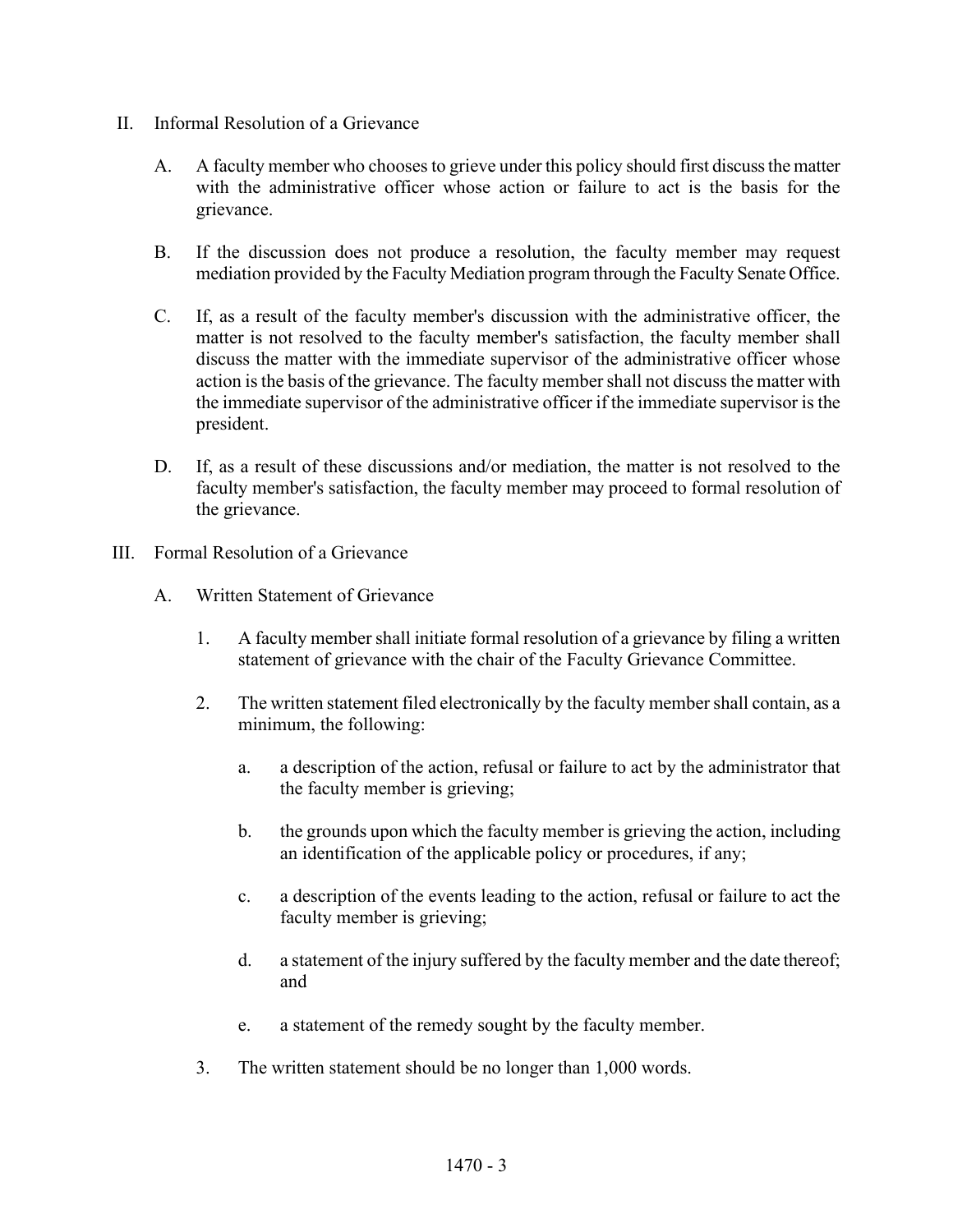- 4. The faculty member should attach to the written statement copies of relevant documentation.
- 5. Except in cases involving personnel actions, the written statement of grievance shall be filed with the chair of the Faculty Grievance Committee within ninety (90) days of the date that the faculty member suffers the alleged injury. In those exceptional cases when the faculty member can demonstrate that he or she did not know, or have reason to know, of the grievance within ninety (90) days, the Grievance Committee may extend this period to one hundred and eighty (180) days. If the faculty member's grievance concerns a series or pattern of injurious decisions, the period shall run from that date of the latest alleged injury; however, the committee may review all of the decisions in the alleged pattern and the committee may make recommendations concerning all of the decisions in the alleged pattern if it finds that such a pattern did exist and that any incident of the pattern occurred within the number of days specified herein.
- 6. In a case involving a personnel action, i.e., a nonreappointment, promotion, evaluation, salary increment or a decision not to award tenure, the written statement of grievance shall be filed with the chair of the Faculty Grievance Committee within thirty (30) days of the date that the faculty member is provided notice of action taken after administrative and academic review procedures have been exhausted as required by paragraphs  $I(D)(2)$  and  $I(E)(3)$  herein.
- 7. If the period described in paragraph 5 or paragraph 6 above would expire ordinarily between the university's regular semesters, the period shall be extended and shall expire fifteen (15) days after the beginning of the next regular semester.
- B. Review by the Faculty Grievance Committee

Upon a faculty member's filing of a written statement of grievance with the chair of the Faculty Grievance Committee, the Grievance Committee shall review the statement, and, if appropriate, proceed with a review of the grievance in accordance with its applicable procedures, as described in sections II and III of Faculty Grievance Committee and Hearing Panels: Composition and Procedures.

C. Withdrawal and Settlement of Matters Before the Committee

The faculty member in any matter before the Grievance Committee may withdraw the matter at any time during the committee's proceedings without the need of the committee's or a hearing panel's approval. Such a settlement removes the matter from the jurisdiction of the committee and closes the case. The committee or a hearing panel may take whatever steps it deems necessary and appropriate to encourage settlement.

- IV. Decision by the President
	- A. Upon the conclusion of the applicable procedures of the Grievance Committee and upon the president's receipt of the committee's report and recommendation issued as described